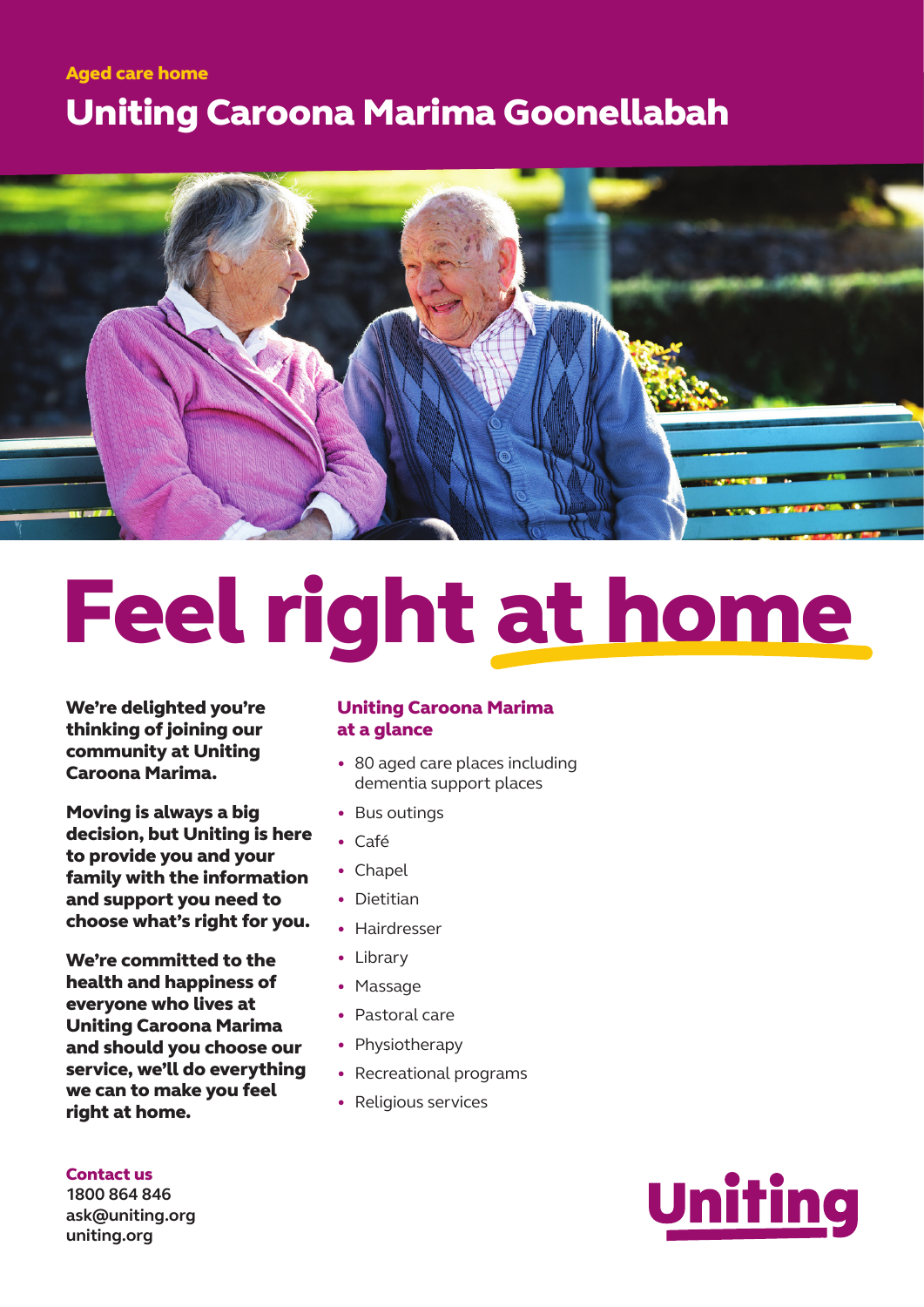

## Our location

65–101 Rous Road Goonellabah NSW 2480

Uniting Caroona Marima is located in the beautiful township of Goonellabah on the North Coast of New South Wales. Close to shops, amenities and medical services, Uniting Caroona Marima has strong connections to the local community.

## Our community

Everyone who works at Uniting Caroona Marima cares deeply about the people that make up our community. For us it's about empowering you to live your best life and creating an environment that is loving, caring and supportive.

Uniting Caroona Marima is a welcoming place, with areas designed for sharing with your visitors. Catching up with family and friends is an important part of life, and moving here does not mean you need to give up entertaining – everyone is welcome!

### Experts in care

If you choose Uniting Caroona Marima, the level of care and support you receive will be based on *your* needs. We can help you with personal care (such as showering and getting dressed), managing your health and medication, and all the day-to-day jobs that have become tricky to manage by yourself. We take the stress out of life by assisting with the cooking, cleaning and laundry, and will develop a support plan that's right for you.

Uniting is passionate about supporting people living with dementia to lead happy and healthy lives. You and your family have the added security of knowing our qualified staff are there 24-hours a day.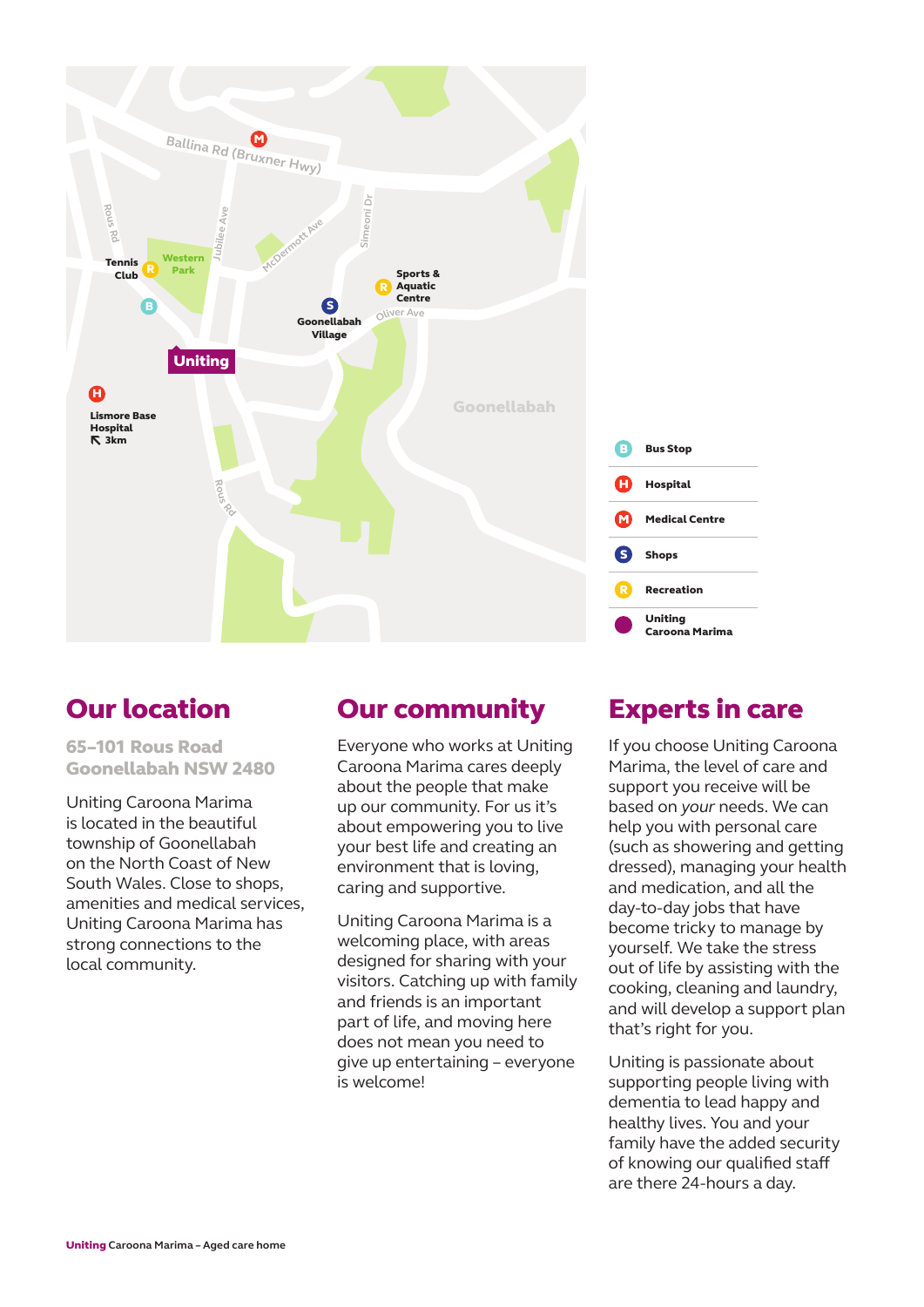

## Uniting Caroona Marima offers:

#### Services

- Welcome program for all residents
- Support for people with dementia and cognitive impairment
- 24-hours professional nursing and personal care
- Cleaning and general laundry services
- Meals and refreshments
- Assistance with daily living activities
- Emotional support, pastoral care and chaplaincy
- Treatments and procedures, rehabilitation support and assistance in obtaining health practitioner services
- Respite care
- Diversional therapy.

#### Room types and features

- Uniting Caroona Marima offers a number of accommodation options. The approximate sizes are:
	- Single rooms with private ensuite, 15m² (excluding ensuite)
	- Double rooms with shared ensuite, 30m² (excluding ensuite)
- Double rooms with shared bathroom, 52m² (excluding bathroom)
- Dementia specific, single rooms with private ensuite, 15m² (excluding ensuite)
- Dementia specific, double room with private ensuite, 30m² (excluding ensuite)
- All rooms are in a wellmaintained condition and offer home-like comforts including a bed, bedside table, traditional furnishings and fittings and personal storage
- Each bathroom has handrails and an emergency call system
- All rooms are designed for privacy while promoting community living through easy access to common areas.

#### Common areas

- Uniting Caroona Marima's main lounge room is airconditioned and offers a place for residents and their families to gather informally and enjoy use of the large modern TV, DVD player, library, comfortable seating and tea and coffee facilities
- There is also a men's den complete with a billiard table
- When privacy is required for family gatherings or quiet discussions, there are ample indoor and outdoor areas
- Uniting Caroona Marima's natural setting gives residents peaceful outdoor spaces to sit and relax with family and friends.

#### Support services

- Staff strive to create an environment of comfort and familiarity while providing excellent care
- Our care support includes local GPs, a physiotherapist, optometrist, audiologist, podiatrist, speech therapist, dietitian and a dentist, all who visit regularly
- Chaplaincy and pastoral care and religious services are available
- Recreational programs, bus outings, a library, craft activities and games are planned by our Healthy Lifestyle Coordinator to ensure a variety of social activities and to promote healthy living
- Residential support services are tailored to individual needs and preferences.